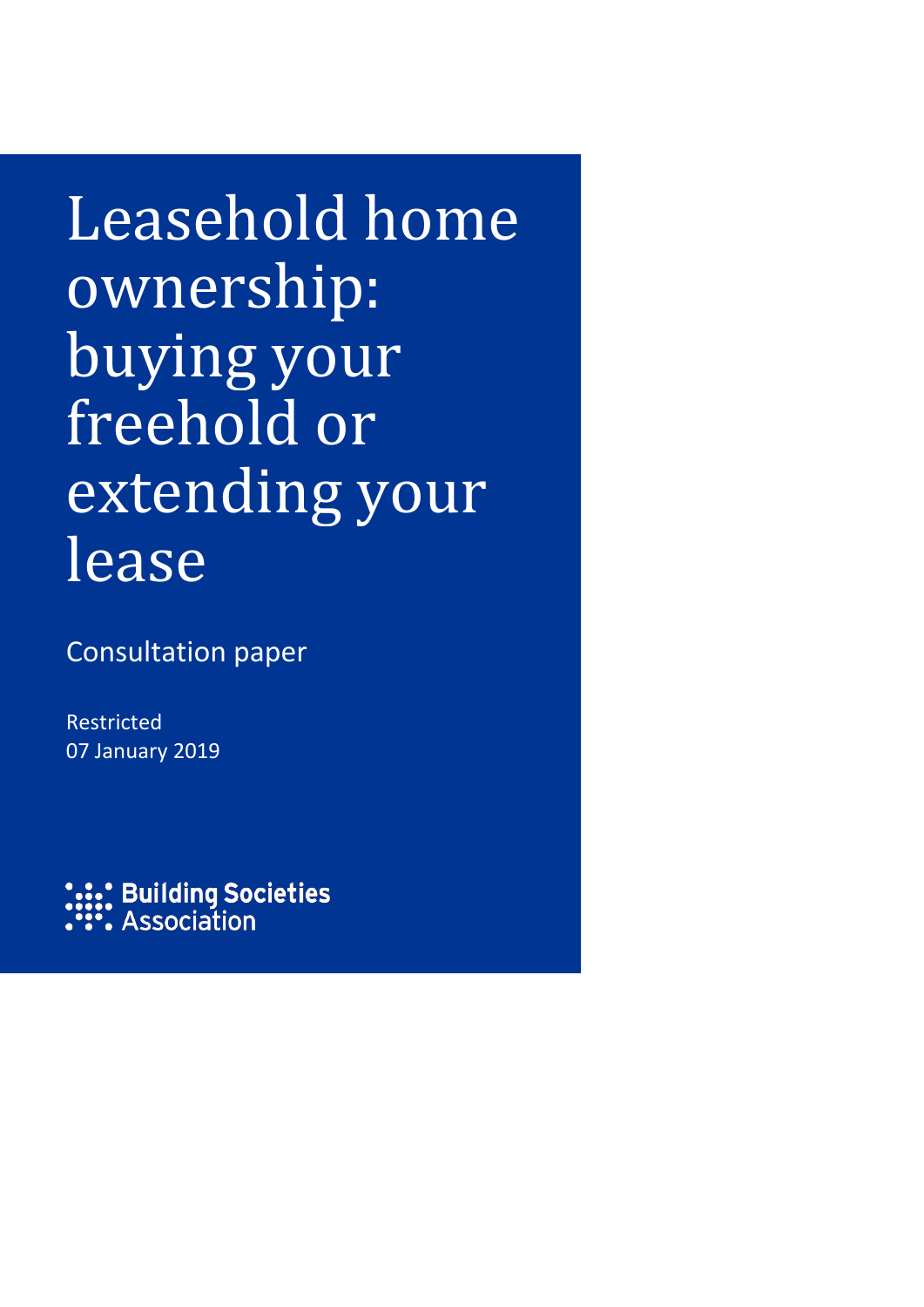# Introduction

The Building Societies Association (BSA) represents all 43 UK building societies, as well as 4 credit unions. Building societies have total assets of over £400 billion and, together with their subsidiaries, hold residential mortgages of over £315 billion, 23% of the total outstanding in the UK. They hold almost £280 billion of retail deposits, accounting for 19% of all such deposits in the UK. Building societies account for 37% of all cash ISA balances. They employ approximately 42,500 full and part-time staff and operate through approximately 1,470 branches.

This response has been prepared with input from our members, rather than responding to each individual consultation question we have provided a general response from the perspective of mortgage lenders.

# General Comments

We welcome the consultation and are broadly supportive of the proposals made by the Law Commission within the paper. Reform in this area is long overdue, our sector is also supportive of government proposals to improve and make the leasehold process fair for all participants. In our response to the ["Implementing reforms to the](https://www.bsa.org.uk/information/industry-responses/bsa-response-to-mhclg-consultation-on-implementing)  leas[ehold system in England"](https://www.bsa.org.uk/information/industry-responses/bsa-response-to-mhclg-consultation-on-implementing) consultation we warned government to be mindful of existing leasehold property being "blighted" by the prohibition of new leasehold houses. Leasehold flats where the leaseholder had extended the lease on an "informal basis" and maintained a ground rent may also be an issue as there could be a reluctance to spend further monies where the lease had been extended previously.

We understand that this consultation is not looking at any retrospective action therefore in order to minimise the blight issue for existing leaseholders it is essential there is a simple and fairly priced method of enfranchisement.

These proposals alongside government proposals are positive and once enacted will help improve the leasehold process for all parties involved. However, with over 4 million existing leasehold properties in the United Kingdom, we are disappointed that the issue of "blight" has not really been explored or considered in any of the consultations/papers on the subject of leasehold reform. The BSA has raised this issue on numerous occasions at roundtable events with government as well as highlighting it in a number of consultation responses.

We feel without retrospective changes it is possible a two-tier market will emerge. Our members will inevitably review policy from a credit risk perspective to assess the impact on saleability of existing leasehold houses. Lenders may choose not to accept remortgage applications on leasehold houses unless the purpose is to acquire the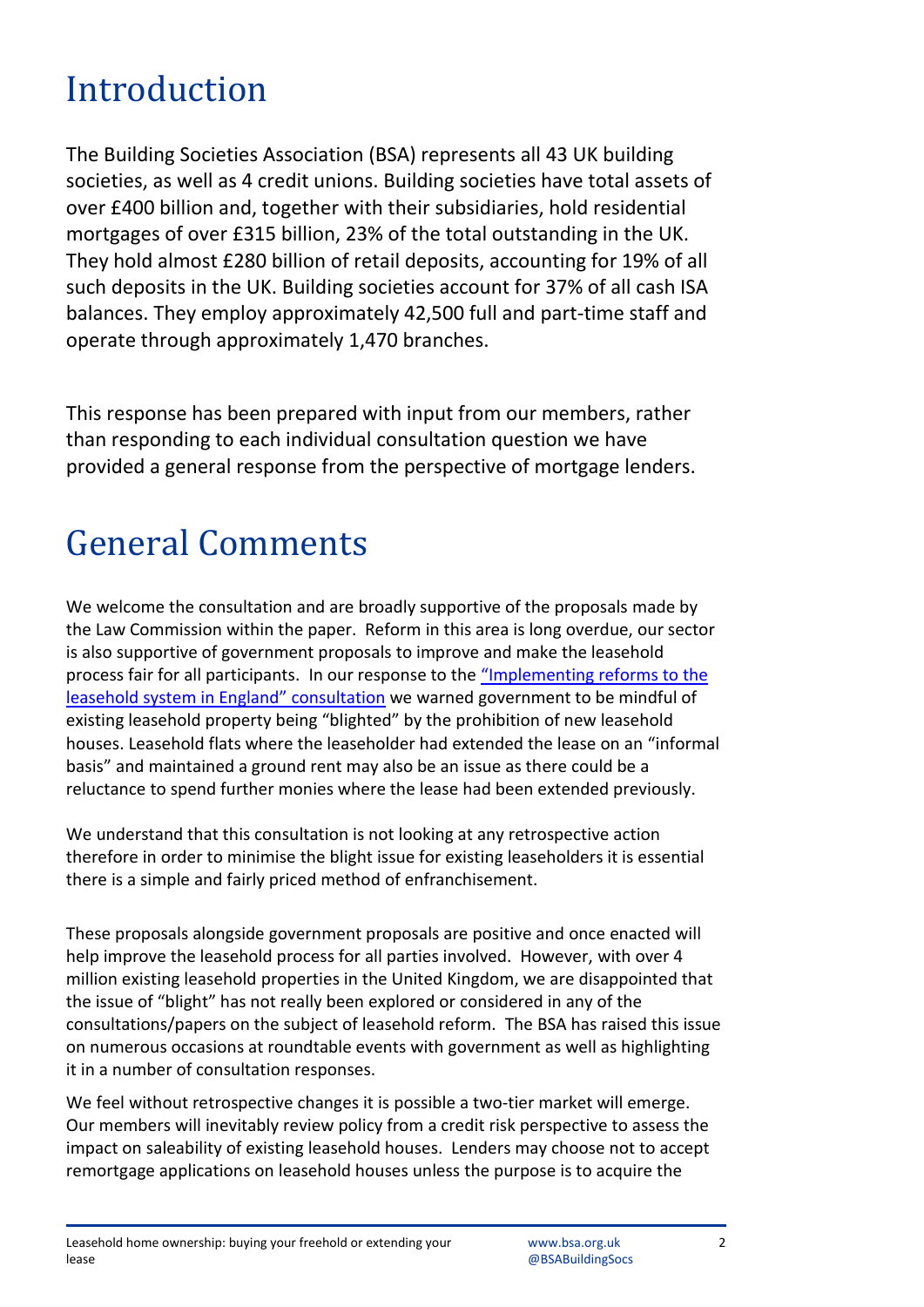freehold. Some people with leasehold homes are already finding it challenging to remortgage due to excessive ground rent increases and charges being levied by the companies that own the freehold for giving consent to changes to the property.

In view of the above we would expect an increase in numbers of leaseholders looking to enfranchise, although there may not be an immediate spike as leaseholders are more likely to be prompted into action when looking to remortgage or sell their property.

An increase in the length of a statutory lease extension would not have any negative effect on leases extended under the new regime however existing leasehold properties on less favourable terms could be devalued, which may cause issues with remortaging and saleability.

Publicity around leasehold reform may prompt leaseholders into action therefore it is important that the simplification of enfranchisement is in place at the same time or prior to any government reform being enacted, this gives leaseholders opportunity to extend or purchase their lease under a more favourable system.

## Conclusion

The BSA welcomes the opportunity to input through this consultation, and we are happy to engage further on the matters raised above.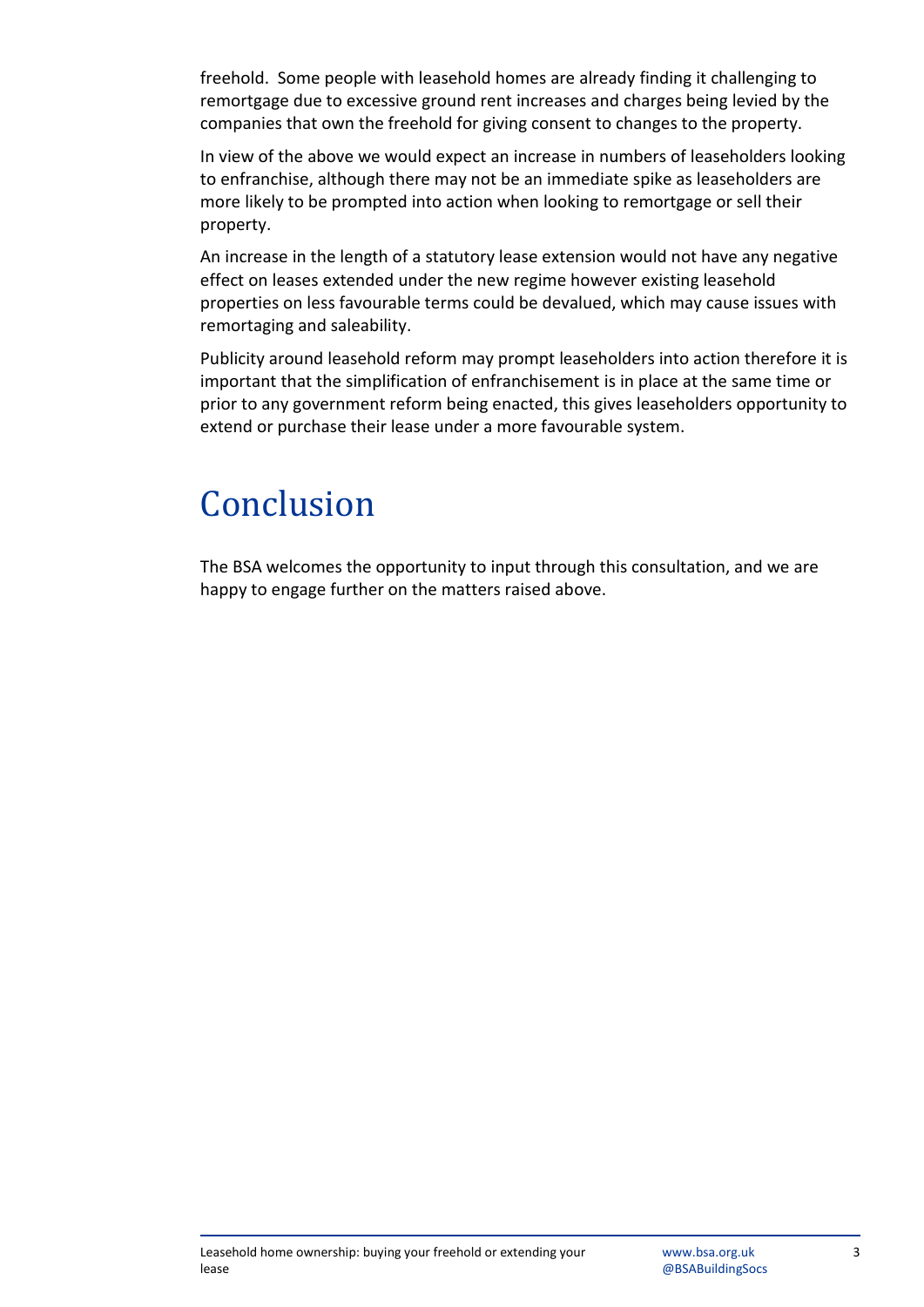#### Leasehold home ownership: buying your freehold or extending your lease